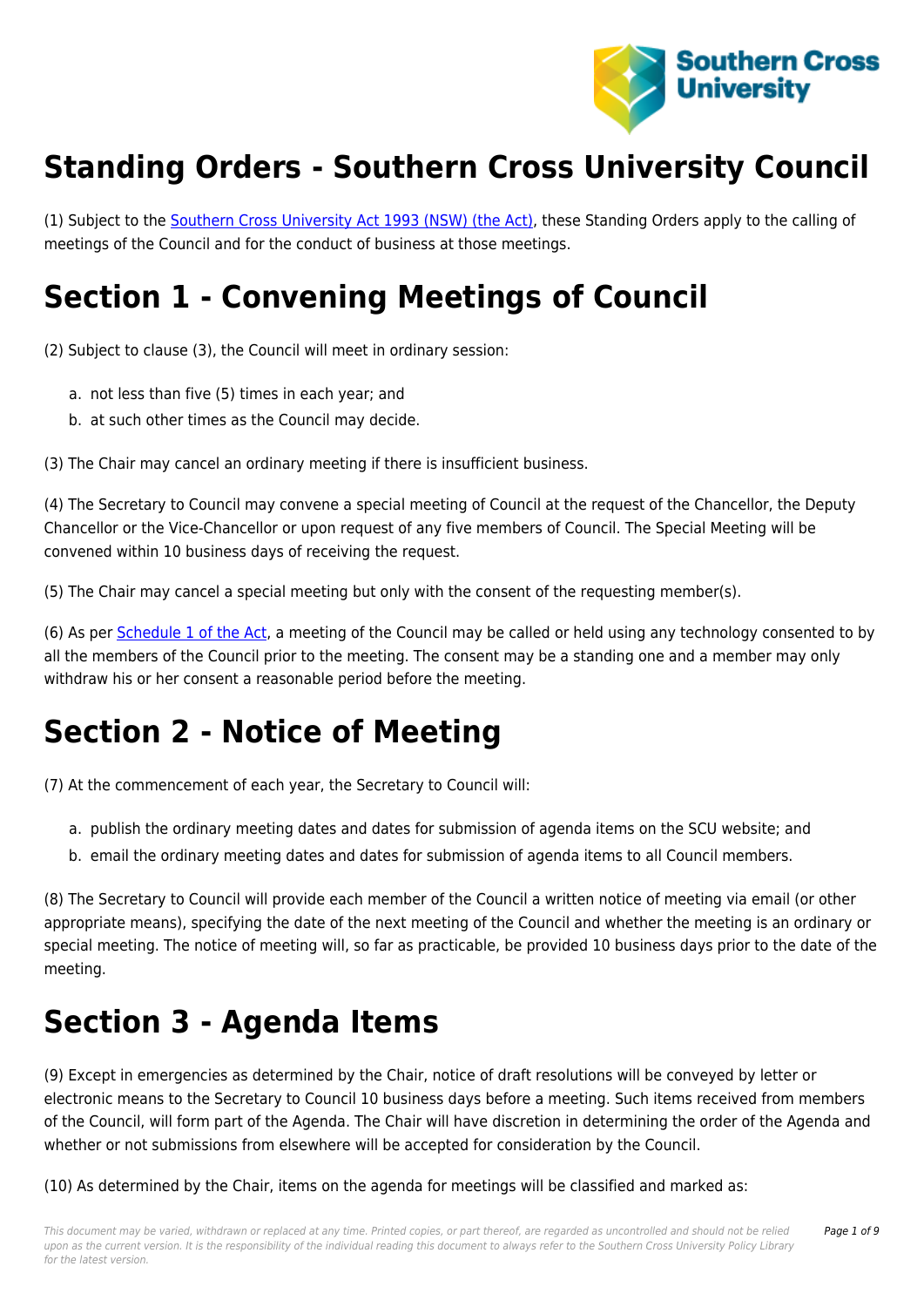- a. Starred or Unstarred: and
- b. Confidential (where applicable).

(11) All matters to be considered at any meeting will be stated in the meeting agenda which will be provided to each member of the Council, so far as practicable, more than 5 business days before the meeting.

(12) The Secretary to Council will make a Summary Agenda, excluding confidential matters, available on the SCU website at least three business days prior to the meeting.

(13) Proceedings of the Council will be valid despite non-receipt of a notice of meeting, agenda or agenda papers by any one member. Members must contact the Secretary to Council if they do not receive a notice of meeting, agenda or agenda papers within the timeframes specified at Section 2 - and Section 3 - .

# **Section 4 - Attendance**

## **Leave of Absence**

(14) A member who will be absent from an ordinary meeting of Council should seek a leave of absence. Written requests for leave of absence should be submitted to the Council Secretary in accordance with clause (9), for inclusion in the agenda papers and then consideration by Council at least one meeting prior to the ordinary meeting which will not be attended.

## **Apologies**

(15) Any member who has not obtained a leave of absence but is unable to attend a meeting due to compassionate circumstances or serious unforeseen personal events should record an apology either by notifying the Chancellor or the Secretary to Council before the meeting.

(16) Council members who are unable to attend a meeting in person, with the prior approval of the Chair, may participate by telephone or an appropriate alternative.

#### **Consecutive Non-attendance**

(17) As per [Schedule 1 of the SCU Act](http://www.legislation.nsw.gov.au/maintop/view/inforce/act+69+1993+cd+0+N), the office of a member of the Council becomes vacant if the member is absent from 3 consecutive meetings of the Council of which reasonable notice has been given under these Standing Orders, and is not, within 6 weeks after the last of those meetings, excused by the Council for his or her absence (including by obtaining a prior leave of absence).

#### **Observers**

(18) The Chair may invite a person to attend as a guest, including via the Secretary to Council, for all or part of any meeting of Council, and may ask the person to depart at the completion of an item or at any other time.

(19) A person wishing to attend any meeting of Council as an observer will seek the permission of the Chair (via the Secretary) by written request at least two business days before the meeting. The Secretary will notify the applicant of the Chair's decision as soon as reasonably practical.

(20) A person who is not a Member of Council, nor Secretary (or relevant support staff) will not be permitted to attend meetings of Council unless invited by the Chair in accordance with clause (18) or approved under clause (19).

(21) The Chair has the right and absolute discretion to refuse attendance by any person other than a Member or the Secretary at any meeting.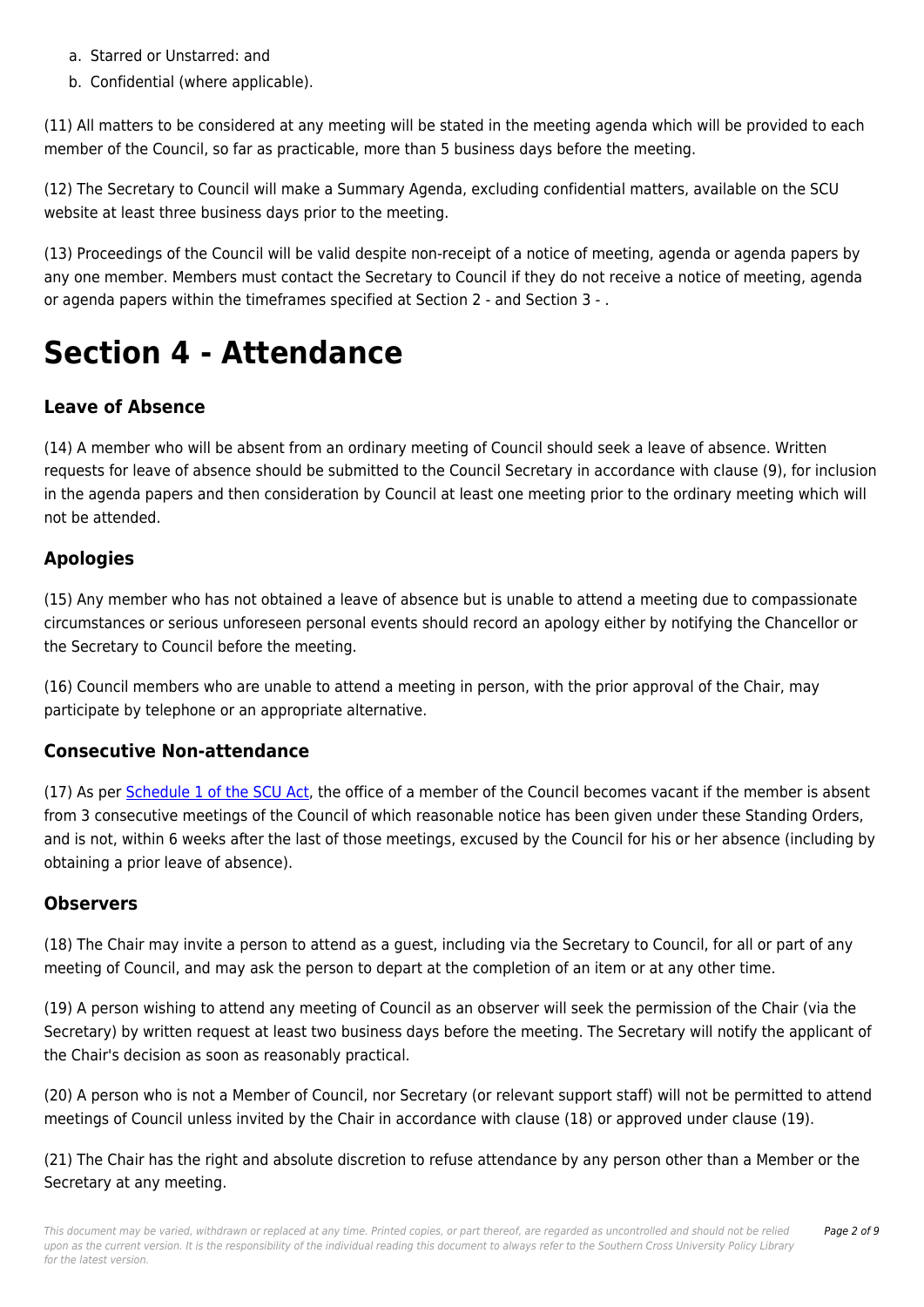(22) No observer or guest will speak at a meeting unless permitted to do so by the Chair.

### **Meetings must not be recorded**

(23) Meetings of Council must not be filmed or otherwise electronically recorded by any person without the prior permission of Council.

# **Section 5 - Chair (Presiding Member)**

(24) As per [Schedule 1 of the SCU Act](http://www.legislation.nsw.gov.au/maintop/view/inforce/act+69+1993+cd+0+N), the Chancellor is to preside at all meetings of the Council at which the Chancellor is present. At any meeting of the Council at which the Chancellor is not present, the Deputy Chancellor is to preside and, in the absence of both the Chancellor and the Deputy Chancellor, a member elected by and from the members present is to preside.

# **Section 6 - Quorum**

(25) The Act provides that at any meeting of the Council, a majority of the total number of members for the time being of the Council constitutes a quorum.

(26) If, at any meeting of the Council, a quorum is not present:

- a. within half an hour of the time appointed for the meeting; or
- b. within such further time as the Chair (or, in the absence of the Chair, as the members present) may reasonably allow;

all business that should have been transacted at the meeting will be stood over until the next ordinary meeting, and will take precedence at that meeting, unless a special meeting is convened (including via Flying Minute) in the meantime for the transaction of that business.

(27) Once a meeting of the Council has commenced with a quorum, there will be deemed to be a quorum thereafter, unless the lack of a quorum is drawn to the Chair's attention by a member of the Council. On the Chair's attention being drawn to the lack of a quorum he/she will adjourn the meeting for five minutes. If at the expiration of five minutes or within such further time as the Chair (or, in the absence of the Chair, as the members present) may reasonably allow there is still no quorum, the Chair will adjourn the meeting to another time or place.

## **Section 7 - Conduct of meeting**

(28) Subject to the presence of a quorum, meetings will start at the time set out in the notice of meeting and, unless Council otherwise determines, will continue until all business on the agenda has been concluded.

#### **Declaration of Interests**

(29) A member of Council who has an interest, personal, business or otherwise, in a matter being considered or about to be considered by the Council must, as soon as possible after the relevant facts have come to the member's knowledge, disclose the nature and extent of the interest at a meeting of the Council in accordance with the requirements of the [SCU Act Schedule 2a](http://www.legislation.nsw.gov.au/maintop/view/inforce/act+69+1993+cd+0+N).

## **Starring of agenda items**

(30) Those items of business which the Chair has previously determined as requiring discussion by the Council will be indicated as such by means of a star on the Agenda paper.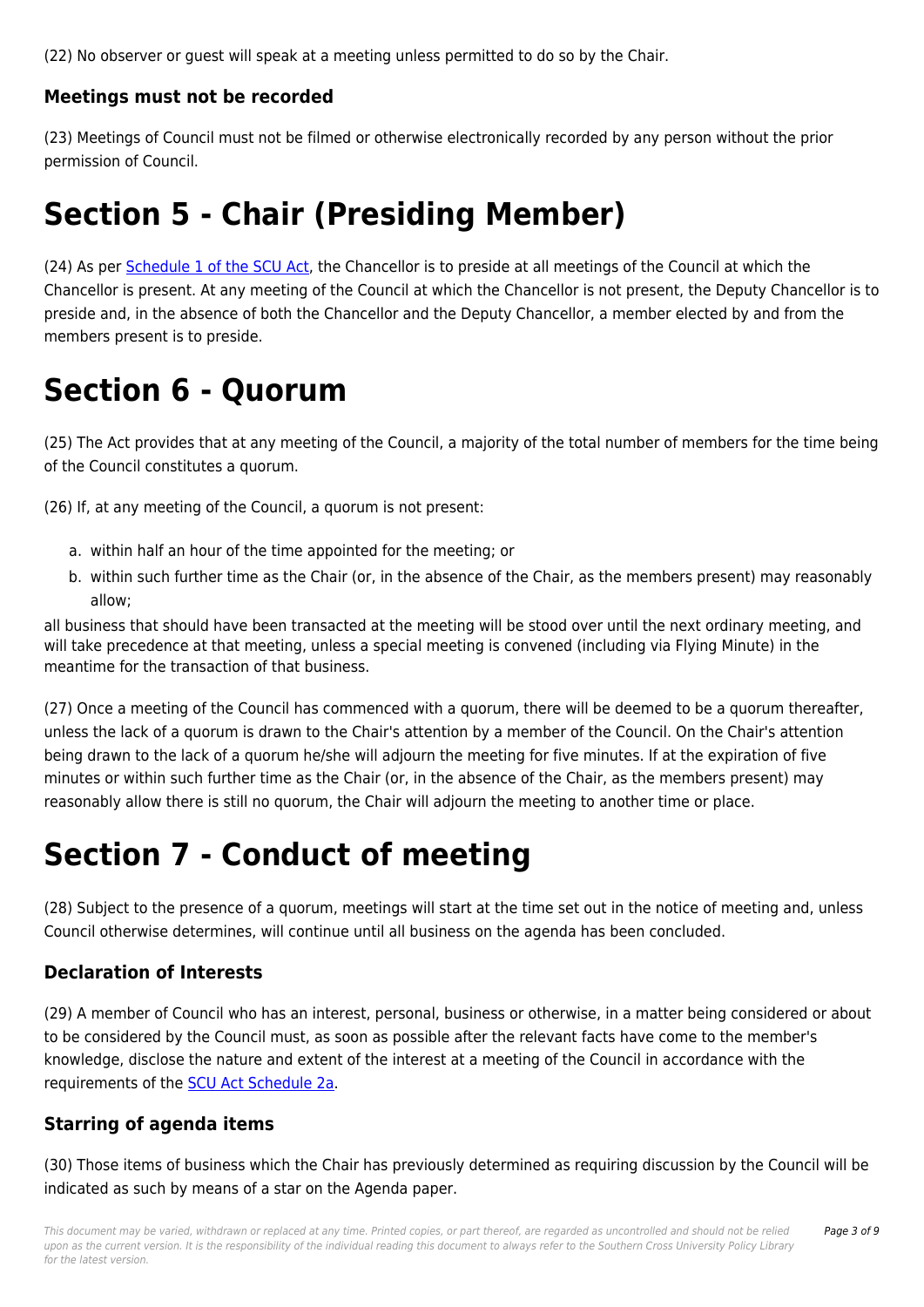(31) As part of the preliminary business at an Ordinary Meeting, members will be invited to star any Agenda items as requiring discussion by the Council. At this stage, any member may call for any item to be starred and this will be done without explanation or discussion.

(32) At the conclusion of this item of business, the Chair will move that all items remaining unstarred be determined as specified in the agenda (approved, noted etc.). Where carried, the meeting will then proceed to the discussion of starred items.

### **Draft Resolutions, Amendments and Discussion**

#### **Draft Resolutions (Motions)**

(33) Subject to clauses (44) to (46), the Chair has discretion regarding the acceptance of draft resolutions which do not appear in the agenda.

(34) A draft resolution for making, rescinding or amending a standing order will not be made except in pursuance of notice given at the previous meeting of the Council, or conveyed to the Secretary to Council no more than 10 business days before the meeting.

#### **Amendments**

(35) All amendments must be relevant to the original draft resolution and no amendment may directly negate the substantive draft resolution or the original draft resolution.

(36) Whenever an amendment is moved upon the original proposal, no further amendment will be voted on until the first amendment has been disposed of. However, a draft resolution or amendment before the Chair may be reworded by the mover without formally disposing of the amendment, subject to leave of the Chair.

#### **Discussion**

(37) Except at the discretion of the Chair, a member other than the proposer of a substantive draft resolution may not speak more than once to a question before the meeting.

(38) The Chair may take part in a discussion upon any question before the Council.

(39) Prior to the closure of a debate a right of reply will be allowed only to a proposer of a substantive draft resolution and such reply will close the relevant debate.

(40) At the discretion of the Chair a speaker may be asked to yield the floor on a point of information.

#### **Draft resolution to Close Debate**

(41) Any member of the Council who has not already participated in the debate on any matter may, at any time, whether another speaker has the floor or not, move 'That the question be now put', which draft resolution, if accepted by the Chair, will be put without amendment or debate. The Chair will have an absolute discretion to accept or refuse the draft resolution. If the draft resolution is put during debate on an amendment, the draft resolution will close debate on the amendment only.

#### **Points of Order**

(42) Members may raise a point of order to draw attention to an irregularity or impropriety in the proceedings or a lack of quorum. Points of order must be made to the Chair whose decision is binding.

(43) A point of order accepted by the Chair takes precedence over all other discussion. The point must be raised at the time the alleged irregularity occurred.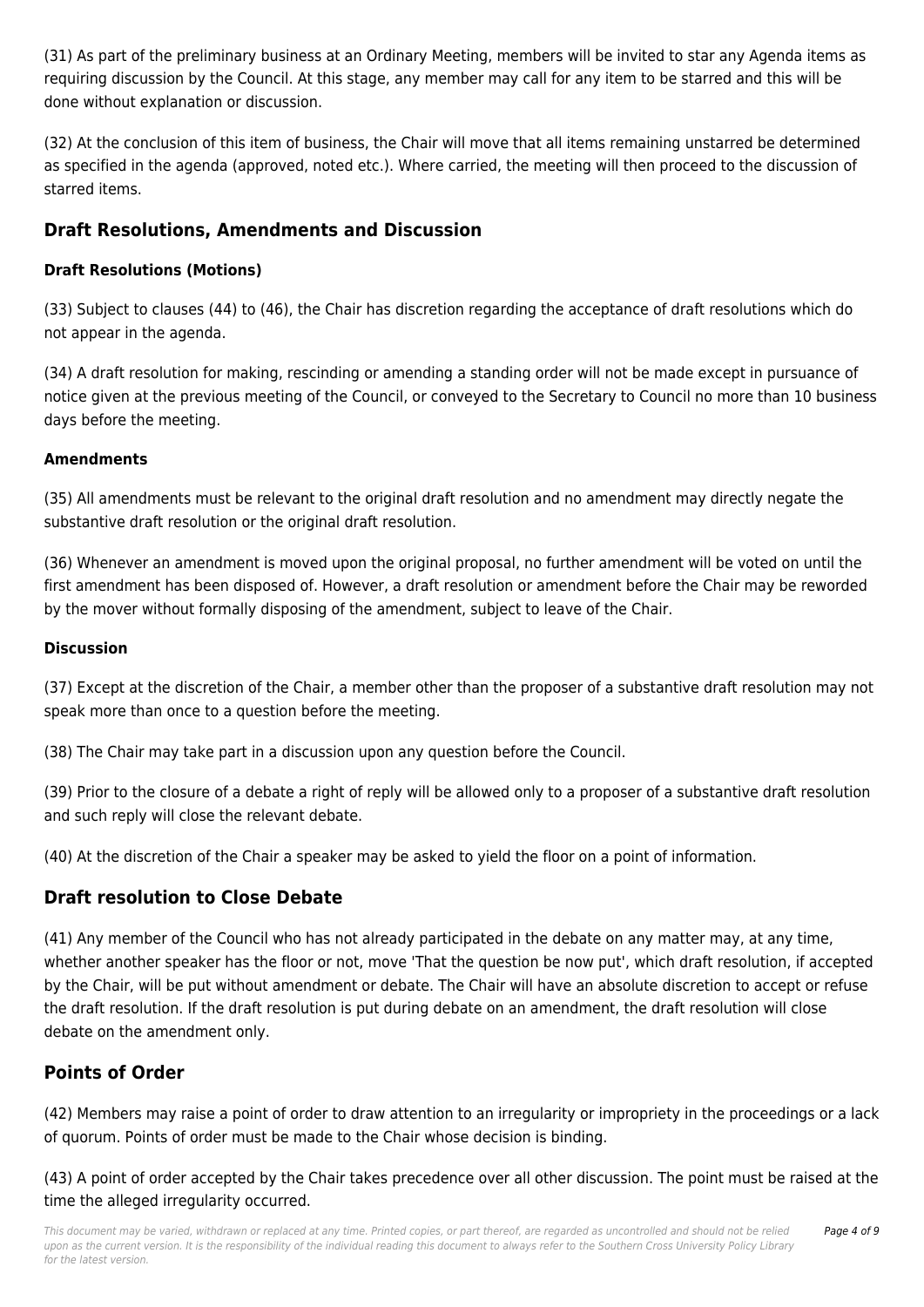#### **Disagreement with the Chair's Ruling**

(44) Any member disagreeing with the Chair's ruling on any matters may move dissent. When a motion to disagree with the ruling of the Chair has been duly proposed, the Chairperson will leave the Chair until the motion has been disposed of by the meeting.

(45) The mover only will speak to the motion and the Chair may explain the reasons for the ruling given.

(46) The motion will then be put to the meeting by the temporary Chair who is chosen by agreement of the majority of members present. If the motion is negatived, the Chair's ruling will stand. If the motion is carried, the Chair's ruling will be overturned to reflect the majority vote.

#### **Suspension of Standing Orders**

(47) Subject to clauses (33), (54) and (55), any Council member may move the temporary suspension of Standing Orders at any time.

#### **Informal Session**

(48) Subject to clause (55), the Council may, if it so wishes and provided that a quorum is present, via resolution go into 'informal session', whereupon these standing orders are temporarily suspended until the Chair declares that open session has been resumed. All non-members who are present will, with the exception of such non-members as the Council may determine, be required to leave the room and will not be readmitted until the Chair declares that open session has been resumed.

#### **Decisions and Voting**

#### **Decisions**

(49) Decisions of the Council will be made on the result of a vote on:

- a. a draft resolution prior notice of which has been given in the business paper; or
- b. a formal seconded draft resolution arising from the business of the meeting.

(50) A resolution of Council is binding. A decision to rescind a resolution must be approved by Council.

(51) When a resolution has been adopted, no draft resolution to rescind that resolution may be made at the same meeting.

#### **Voting**

(52) Voting will normally be on the voices except that any member may request a show of hands, and a majority of members present may request a secret ballot.

(53) Subject to clauses (55) and (56), a draft resolution will be declared carried if it receives a simple majority of votes cast. The Chair will have a deliberative vote and, in the event of a tie, the right of casting an additional vote.

(54) Members present will, in respect of any draft resolution before a meeting, have the right to have their dissention, abstention, or vote recorded in the minutes.

(55) A draft resolution for:

- a. suspension of a standing order(s);
- b. proceeding to informal session (and thereby suspend all standing orders);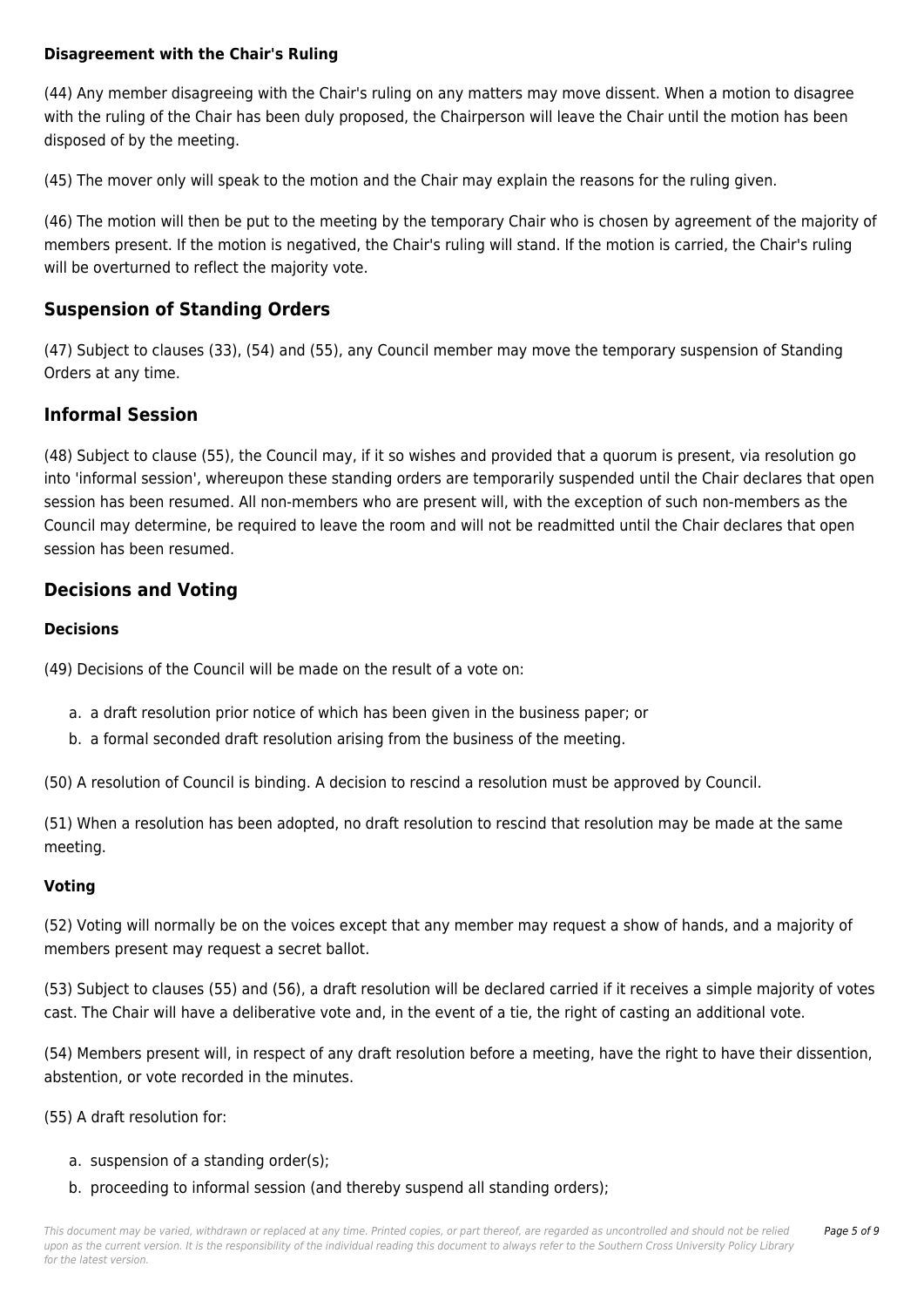will only be declared carried if it receives a two-thirds majority of the members present.

(56) A draft resolution for:

- a. creating or amending [Council Constitution Rules](https://policies.dev.scu.edu.au/document/view-current.php?id=224) as contemplated by the Act (refer 9(b) of the Act);
- b. removing a member (including Chancellor or Deputy Chancellor) from office for breach of duty as contemplated by the Act ( $refer 21(q)$  of the Act); or
- c. removing the Chancellor or Deputy Chancellor from office by a no confidence motion as contemplated by the Act [\(refer 12\(a\) of the Act](https://policies.dev.scu.edu.au/directory-summary.php?legislation=21));
- d. determining remuneration (if any) of a Council member(s) as contemplated by the act (refer [Schedule 1 of the](https://policies.dev.scu.edu.au/directory-summary.php?legislation=21) [Act\)](https://policies.dev.scu.edu.au/directory-summary.php?legislation=21);

will only be declared carried if it receives a two-thirds majority of the members of Council (the total number of members).

#### **Minutes**

(57) The Secretary to Council will keep a record of each meeting which will be stored in an official University file and at each meeting the minutes of the preceding meeting will:

- a. be read unless copies thereof have been previously circulated to members;
- b. be confirmed or confirmed as amended; and
- c. be signed by the Chair as confirmed with or without amendment.

### **Confidentiality of Proceedings**

(58) Each member and non-member present at a meeting of Council will treat as confidential all matters discussed in meetings of Council including, but not limited to, details and content of discussions, details of voting and the points of view, opinions and positions of individual members, including himself or herself.

(59) No person other than the Chancellor, or a member of Council authorised by the Chair or Council, may issue on behalf of Council any public statement concerning the confidential business of the Council.

(60) No person other than the Chancellor or the Vice-Chancellor, or a member of Council authorised by the Chancellor or Council, may issue on behalf of Council any public statement concerning the business of the Council.

(61) A member or non-member of Council must not, without the approval of the Chancellor or Council, discuss with or directly or indirectly disclose to a person not a member of the Council, information received by virtue of membership of Council (or observing Council) on:

- a. any matter listed as confidential on the business papers or agreed by the Council to be marked as confidential in the minutes of the Council;
- b. any personal matter affecting an individual;
- c. any business negotiation or other financial matter which might allow any person to profit;
- d. any matter concerning the appointment or promotion of any member of the University;
- e. any matter concerning the appointment by the University of an external person to a position in the University, including to boards or committees of related or associated entities;
- f. any proposal that any person should be granted a special honour such as an honorary degree; or
- g. any confidential information received by virtue of membership of the Council or available because of the position as a member of Council.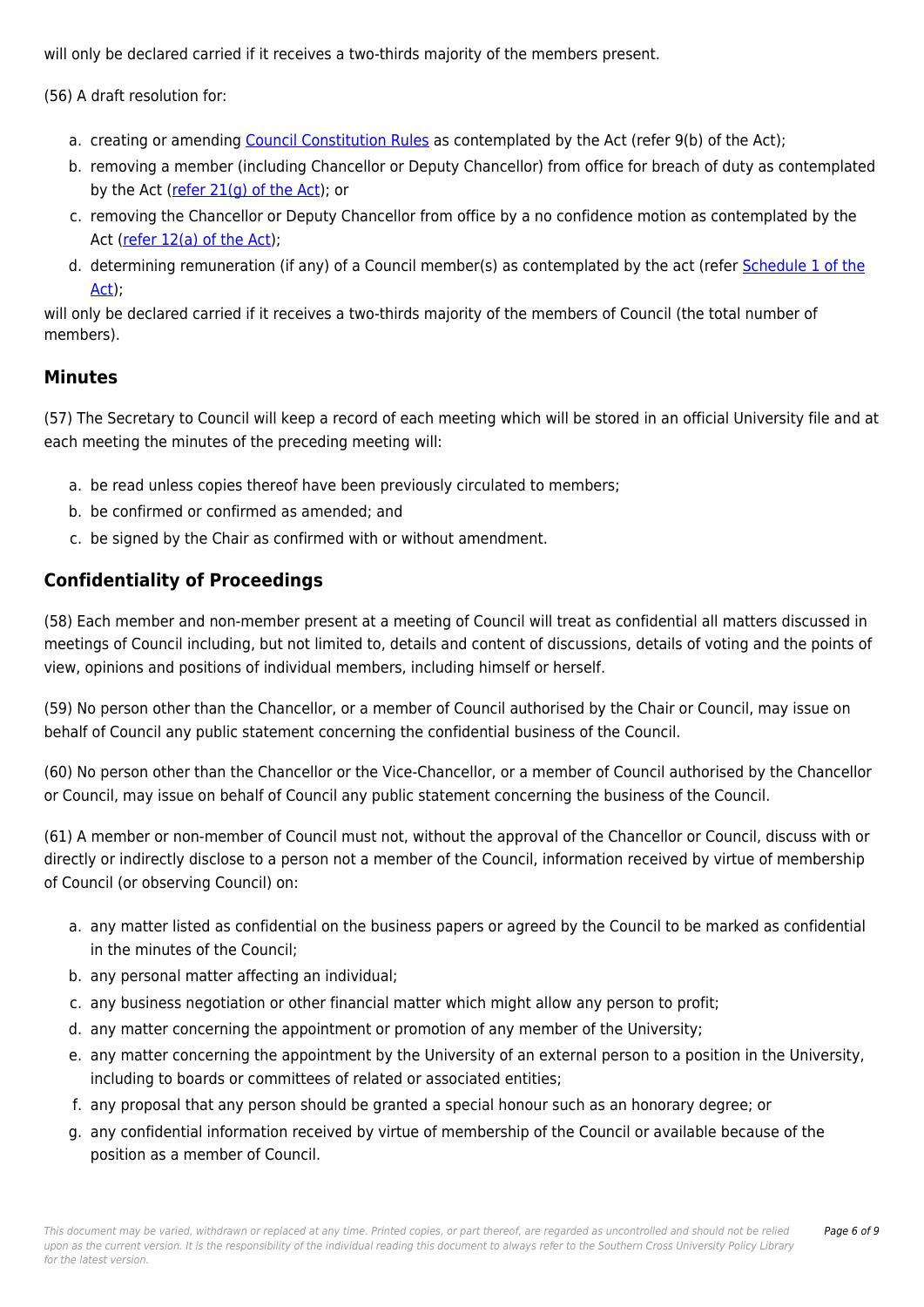#### **Offensive and Disorderly Conduct**

(62) The Chair may call to order any member or observer whose behaviour is offensive, disorderly or discourteous. The member or observer called to order must remain silent unless permitted by the Chair to explain his or her conduct.

(63) Any member or observer attending a meeting of Council who behaves in an offensive, disorderly or discourteous manner may be requested by the Chair to leave the meeting for a period to be determined by the Chair.

(64) In the event of a breach of clauses (62) or (63), Council may censure or suspend from attendance for a fixed period, any member of the Council responsible for such a breach.

Note: Clauses (62), (63) and (64) are in addition to, and do not limit, the power of Council to remove a member for failing to comply with the duties set out in section Schedule 2A of the Southern Cross University Act.

## **Section 8 - Between Meetings of Council**

### **Flying Minute**

(65) The Chair may determine that urgent matters requiring Council's approval between meetings may be conducted by Flying Minute.

(66) Flying Minute's require a simple majority and must be evidenced by the members' signatures, which may include electronic signatures, or email confirmation sent from the email account which the Secretary to Council is satisfied belongs to the member concerned.

# **Section 9 - Election of Chancellor and Deputy Chancellor**

(67) As per [Division 2 of the Act](https://policies.dev.scu.edu.au/directory-summary.php?legislation=21), the Council is to elect:

- a. a person (whether or not a member of the Council) to be the Chancellor of the University, and is to do so:
	- i. at its first meeting or as soon as practicable thereafter;
	- ii. whenever a vacancy in the office of Chancellor occurs; and
- b. one of its members to be the Deputy Chancellor of the University, and is to do so:
	- i. at its first meeting or as soon as practicable thereafter, and
	- ii. whenever a vacancy in the office of Deputy Chancellor occurs.

(68) Elections for the position of Chancellor and Deputy Chancellor will be by secret ballot. Voting will be on a 'first past the post' basis. Where more than one position is to be filled, the positions will be voted on successively.

## **Section 10 - Interpretation**

(69) Should questions which are not dealt with in these Standing Orders arise, either at an ordinary or special meeting, the decision of the Chair shall be final.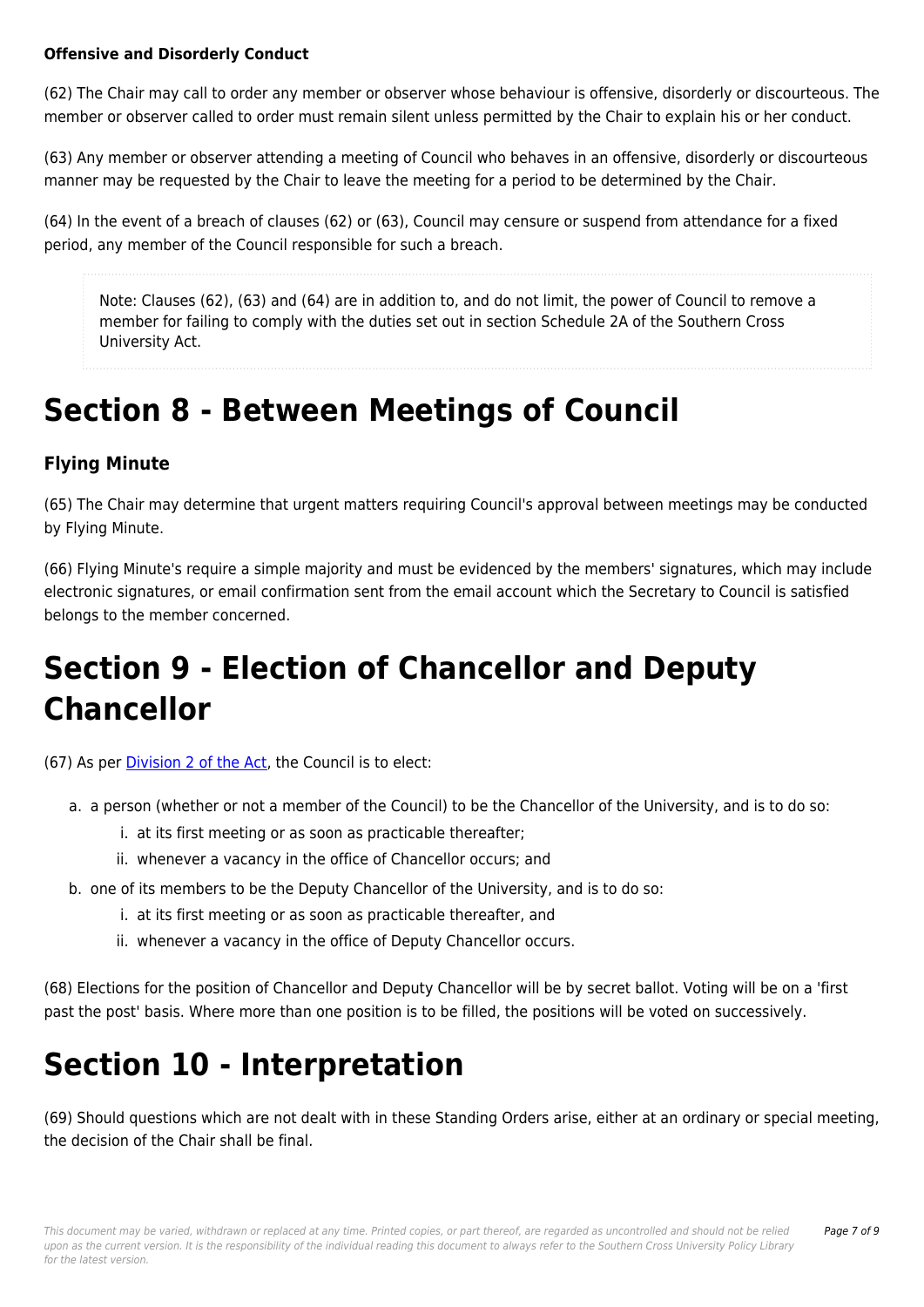This document may be varied, withdrawn or replaced at any time. Printed copies, or part thereof, are regarded as uncontrolled and should not be relied upon as the current version. It is the responsibility of the individual reading this document to always refer to the Southern Cross University Policy Library for the latest version.